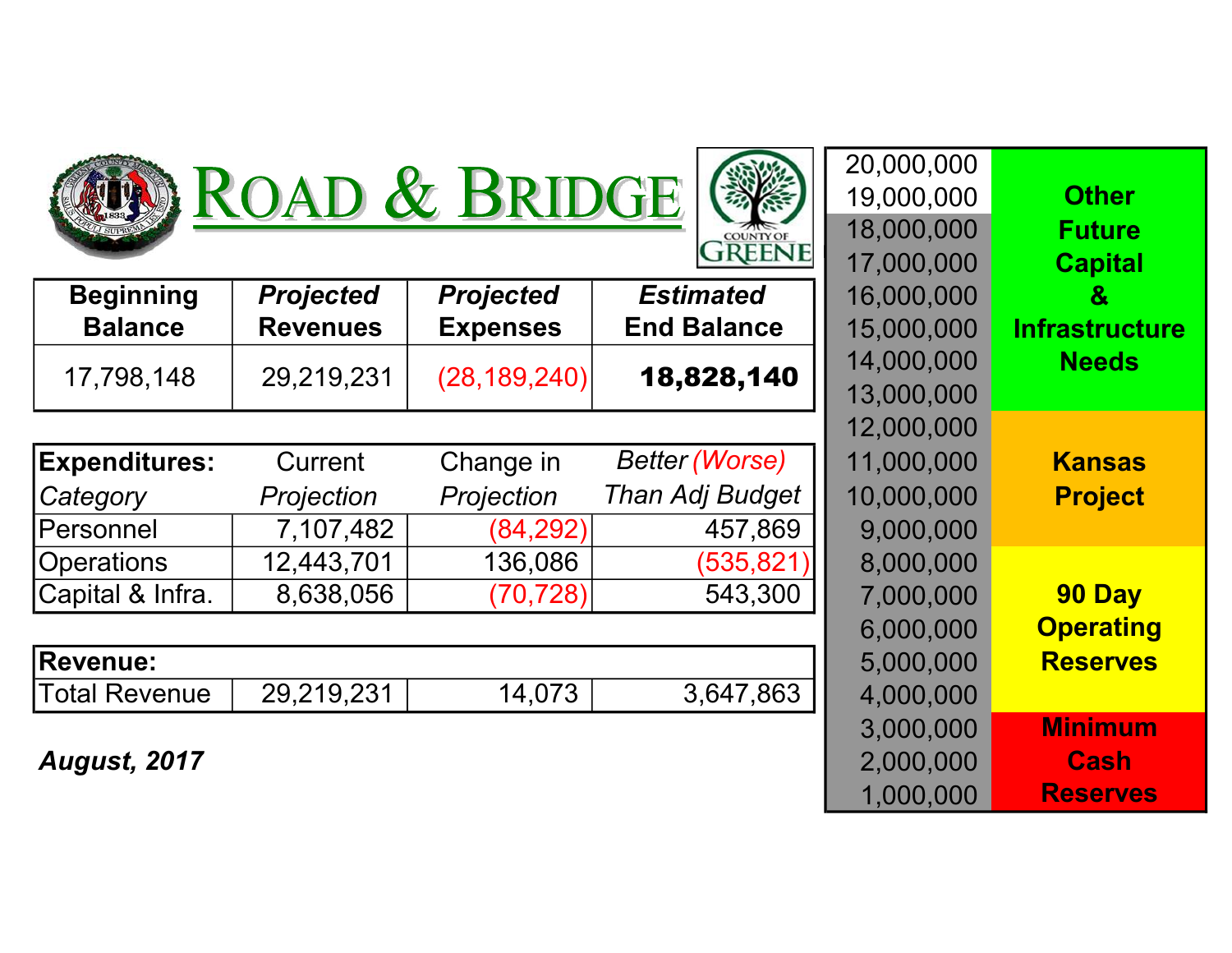





|                           | 5,000,000 |                  |
|---------------------------|-----------|------------------|
|                           | 4,750,000 |                  |
|                           | 4,500,000 |                  |
|                           | 4,250,000 |                  |
|                           | 4,000,000 | <b>Preferred</b> |
|                           | 3,750,000 | <b>Operating</b> |
|                           | 3,500,000 | <b>Zone</b>      |
|                           | 3,250,000 |                  |
|                           | 3,000,000 |                  |
|                           | 2,750,000 |                  |
|                           | 2,500,000 |                  |
|                           | 2,250,000 |                  |
| $\frac{6}{2}$             | 2,000,000 |                  |
|                           | 1,750,000 |                  |
|                           | 1,500,000 |                  |
|                           | 1,250,000 |                  |
| $\mathbf{0}$              | 1,000,000 |                  |
| $\overline{\overline{0}}$ | 750,000   |                  |
|                           | 500,000   | 90 Day           |
|                           | 250,000   | <b>Reserves</b>  |

| <b>Beginning</b> | <b>Projected</b> | <b>Projected</b> | <b>Estimated</b>   | 4,000,000              | <b>Preferred</b> |
|------------------|------------------|------------------|--------------------|------------------------|------------------|
| <b>Balance</b>   | <b>Revenues</b>  | <b>Expenses</b>  | <b>End Balance</b> | 3,750,000              | <b>Operating</b> |
| 3,846,262        | 2,178,508        | (2,095,841)      | 3,928,929          | 3,500,000<br>3,250,000 | <b>Zone</b>      |

| <b>Expenditures:</b> | Current    | Change in  | <b>Better (Worse)</b> | 2,750,000 |
|----------------------|------------|------------|-----------------------|-----------|
| Category             | Projection | Projection | Than Adj Budget       | 2,500,000 |
| <b>Personnel</b>     | 1,391,202  |            | 55,336                | 2,250,000 |
| <b>Operations</b>    | 340,638    |            | 2,332                 | 2,000,000 |
| Capital & Equip.     | 364,000    | 0          | 0                     | 1,750,000 |
|                      |            |            |                       | 1,500,000 |
| <b>Revenue:</b>      | 1,250,000  |            |                       |           |
| <b>State Revenue</b> | 390,048    | O          | $\overline{0}$        | 1,000,000 |
| County Revenue       | 1,788,460  | 0          | 25,000                | 750,000   |

**August, 2017**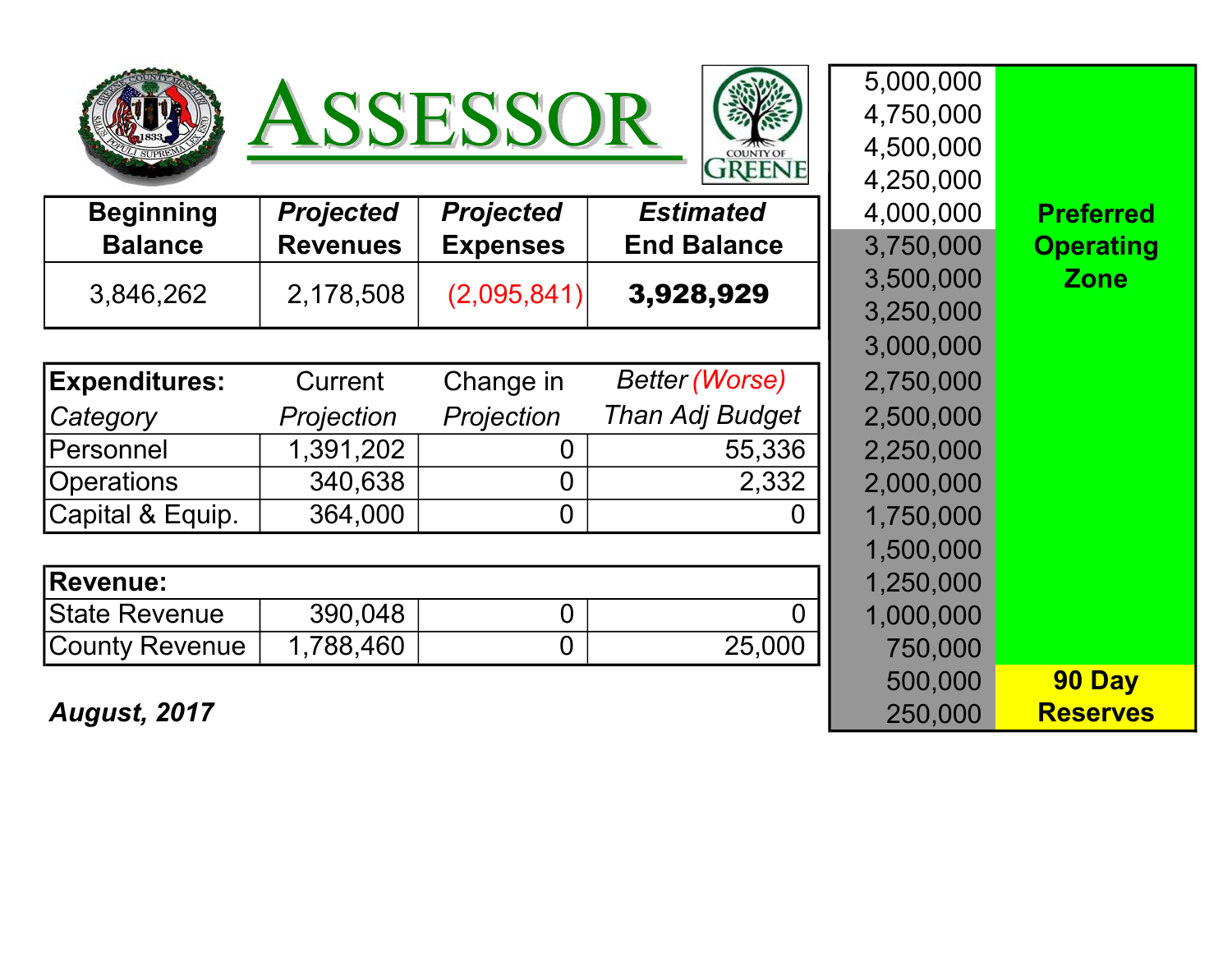| <b>GENERAL FUND</b>        |                 |                       |                       |          |
|----------------------------|-----------------|-----------------------|-----------------------|----------|
| <b>REVENUE</b>             | Aug             | Change In             | Projection            |          |
| <b>August, 2017</b>        | <b>Year End</b> | Projection            | <b>Better (Worse)</b> |          |
|                            | Projection      | <b>Better (Worse)</b> | Than Adj. Budget      |          |
| <b>Sales Tax</b>           | 13,242,000      | O                     | (171, 500)            | $-1.3%$  |
| <b>Property Taxes</b>      | 6,200,433       | 2,225                 | (120, 528)            | $-1.9%$  |
| <b>Other Taxes</b>         | 735,243         | (111, 854)            | (245, 257)            | $-25.0%$ |
| <b>Sheriff Fees</b>        | 7,258,843       |                       | (1, 141, 638)         | $-13.6%$ |
| <b>Collector's Comm.</b>   | 3,282,227       | 5,889                 | 54,221                | 1.7%     |
| <b>Recorder Fees</b>       | 1,134,000       | O                     | (2,500)               | $-0.2%$  |
| <b>Bldg &amp; Planning</b> | 890,700         | O                     | (44, 200)             | $-4.7%$  |
| <b>Pub. Admin Fees</b>     | 318,719         | 9,586                 | (51, 281)             | $-13.9%$ |
| <b>Other Fees</b>          | 1,078,660       | (6,797                | 52,304                | 5.1%     |
| Grants                     | 2,596,104       | 21,458                | 73,128                | 2.9%     |
| Interest                   | 324,475         | (1, 178)              | 475                   | 0.1%     |
| Other Rev & Trfs           | 1,364,124       | 378,456               | (238, 424)            | $-14.9%$ |
| <b>Finance Comm Adj</b>    | (1, 131, 570)   | 31,888                | (1, 131, 570)         | $0.0\%$  |
| Total                      | 37,293,957      | 329,673               | (2,966,772)           | $-7.4%$  |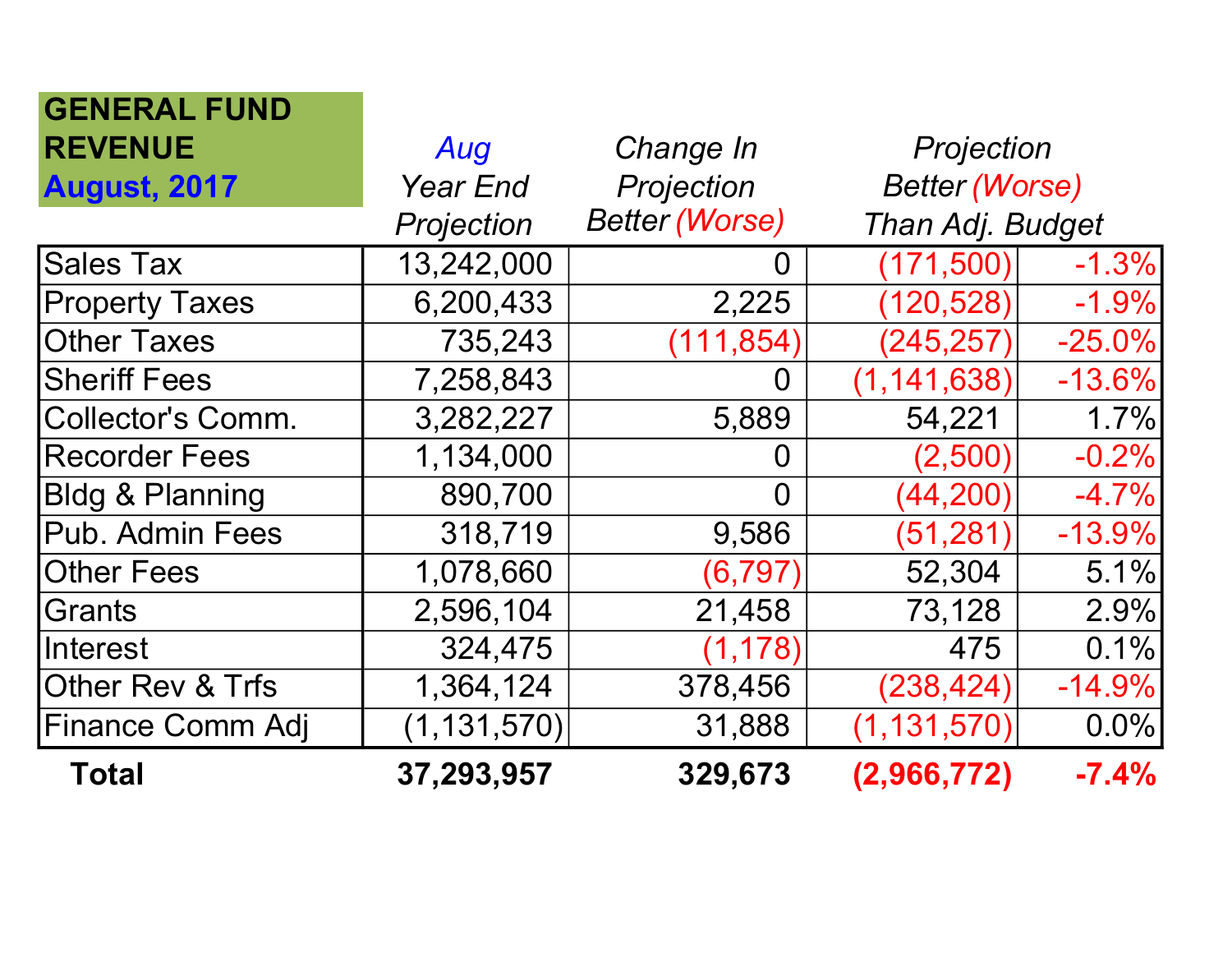| <b>GENERAL FUND</b>               |                 |                       |                       |          |
|-----------------------------------|-----------------|-----------------------|-----------------------|----------|
| <b>EXPENDITURES</b>               | Aug             | Change                | Projection            |          |
| <b>August, 2017</b>               | <b>Year End</b> | <b>In Projection</b>  | <b>Better (Worse)</b> |          |
|                                   | Projection      | <b>Better (Worse)</b> | <b>Than Budget</b>    |          |
| <b>Circuit Courts &amp; Clerk</b> | 1,807,738       | (39, 891)             | 57,247                | 3.1%     |
| Juvenile                          | 3,906,169       | 54,413                | 518,395               | 11.7%    |
| <b>Prosecuting Attorney</b>       | 3,847,759       | 0                     | 66,810                | 1.7%     |
| <b>Sheriff</b>                    | 5,646,751       | (78, 594)             | (137, 682)            | $-2.5%$  |
| Jail                              | 8,390,526       | 351,981               | 334,569               | 3.8%     |
| Collector                         | 593,952         | 2,955                 | 30,344                | 4.9%     |
| <b>County Clerk</b>               | 723,448         | (17, 576)             | 35,494                | 4.7%     |
| <b>Finance Departments</b>        | 742,742         | (11, 364)             | 5,165                 | 0.7%     |
| <b>Public Administrator</b>       | 438,968         | 5,022                 | 17,456                | 3.8%     |
| Recorder                          | 415,929         | 0                     | (20, 052)             | $-5.1%$  |
| <b>County Commission</b>          | 445,976         | (1,754)               | (19, 200)             | $-4.5%$  |
| <b>Human Resources</b>            | 249,177         | 1,031                 | 6,344                 | 2.5%     |
| Purchasing                        | 196,295         | 1,374                 | 631                   | 0.3%     |
| <b>General Services</b>           | 230,076         | 397                   | 5,392                 | 2.3%     |
| <b>Pre-Trial</b>                  | 201,733         | 29,404                | 30,327                | 13.1%    |
| <b>Information Systems</b>        | 2,133,459       | 10,630                | 157,303               | 6.9%     |
| <b>Emergency Mgmt</b>             | 709,291         | 1,656                 | 50,476                | 6.6%     |
| <b>Resource Mgmt</b>              | 1,546,470       | 14,562                | (8, 574)              | $-0.6%$  |
| <b>Building Operations</b>        | 1,224,877       | (20, 456)             | (13, 757)             | $-1.1%$  |
| <b>Vehicle Operations</b>         | 477,096         | (21, 569)             | 45,554                | 8.7%     |
| <b>Utilities</b>                  | 794,075         | 6,386                 | (51, 075)             | $-6.9%$  |
| Non-Departmental                  | 2,826,502       | 7,567                 | (15,967)              | $-0.6%$  |
| <b>Public Information</b>         | 61,946          | (148)                 | 750                   | 1.2%     |
| <b>Supplement LEST 1</b>          | 480,266         | (117,677              | 201,635               | 29.6%    |
| <b>Debt Service</b>               | 2,625,875       | $\boldsymbol{0}$      | (601, 766)            | $-29.7%$ |
| <b>Cox Tower Project</b>          | 260,000         | $\overline{0}$        | (260,000)             | N/A      |
| Contingency                       | 292,670         | (292, 670)            | 787,330               | 72.9%    |
| <b>Finance Comm Adj</b>           | (578, 719)      | 78,119                | 578,719               | 0.0%     |
| <b>TOTALS</b>                     | 40,691,049      | (36, 202)             | 1,801,868             | 4.2%     |